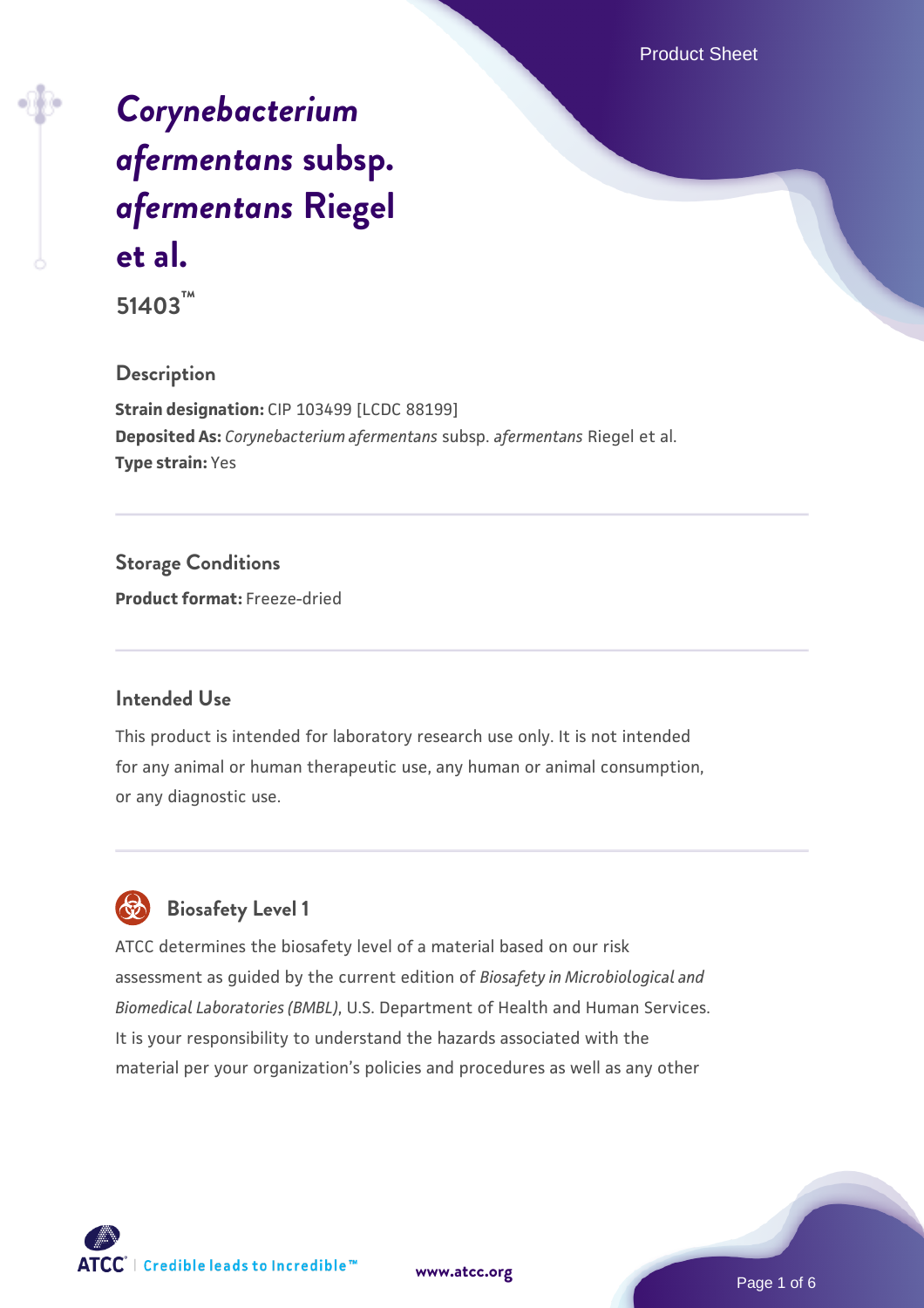applicable regulations as enforced by your local or national agencies.

ATCC highly recommends that appropriate personal protective equipment is always used when handling vials. For cultures that require storage in liquid nitrogen, it is important to note that some vials may leak when submersed in liquid nitrogen and will slowly fill with liquid nitrogen. Upon thawing, the conversion of the liquid nitrogen back to its gas phase may result in the vial exploding or blowing off its cap with dangerous force creating flying debris. Unless necessary, ATCC recommends that these cultures be stored in the vapor phase of liquid nitrogen rather than submersed in liquid nitrogen.

#### **Certificate of Analysis**

For batch-specific test results, refer to the applicable certificate of analysis that can be found at www.atcc.org.

#### **Growth Conditions**

**Medium:**  [ATCC Medium 260: Trypticase soy agar/broth with defibrinated sheep blood](https://www.atcc.org/-/media/product-assets/documents/microbial-media-formulations/2/6/0/atcc-medium-0260.pdf?rev=5d6614780b1c4acf817a324e2507f087) **Temperature:** 37°C **Atmosphere:** Aerobic

#### **Handling Procedures**

1. Open vial according to enclosed instructions.

**2. Using a single tube of #44 broth (5 to 6 ml), withdraw approximately 0.5 to 1.0 ml with a Pasteur or 1.0 ml pipette. Rehydrate the entire pellet.**

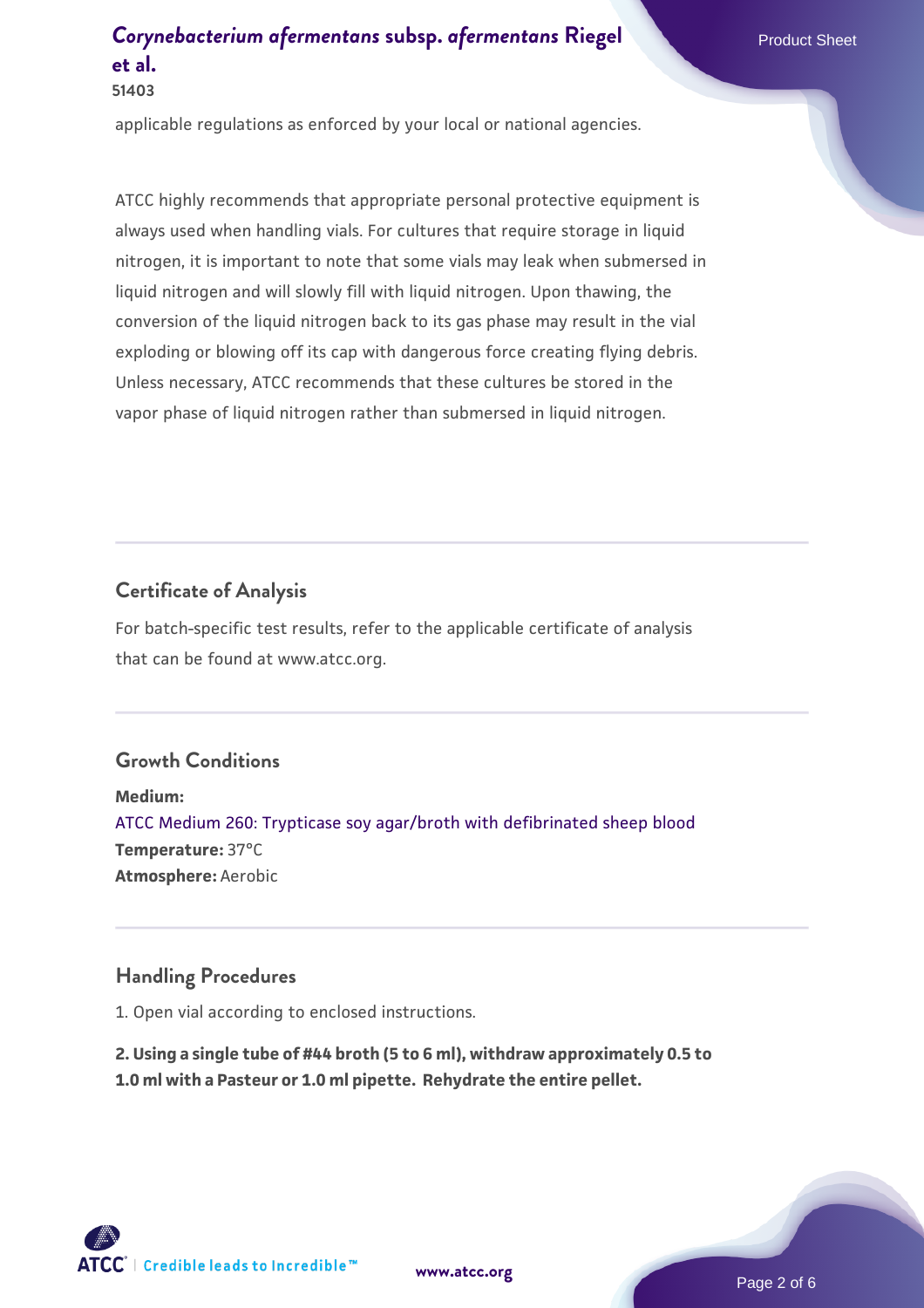**51403**

**3. Aseptically transfer this aliquot back into the broth tube. Mix well.**

**4. Use several drops of the suspension to inoculate a #260 agar slant and/or plate.**

5. Incubate the tubes and plate at 37°C for 24 to 48 hours.

1. Open vial according to enclosed instructions.

**2. Using a single tube of #44 broth (5 to 6 ml), withdraw approximately 0.5 to 1.0 ml with a Pasteur or 1.0 ml pipette. Rehydrate the entire pellet.**

**3. Aseptically transfer this aliquot back into the broth tube. Mix well.**

**4. Use several drops of the suspension to inoculate a #260 agar slant and/or plate.**

5. Incubate the tubes and plate at 37°C for 24 to 48 hours.

#### **Notes**

Colonies on #260 agar are white, circular, entire, glistening, convex, and pinpoint.

Additional information on this culture is available on the ATCC<sup>®</sup> web site at www.atcc.org.

Colonies on #260 plates are smooth, entire, opaque, and grayish-white.

Additional information on this culture is available on the ATCC<sup>®</sup> web site at www.atcc.org.

#### **Material Citation**

If use of this material results in a scientific publication, please cite the material in the following manner: *Corynebacterium afermentans* subsp. *afermentans* Riegel et al. (ATCC 51403)

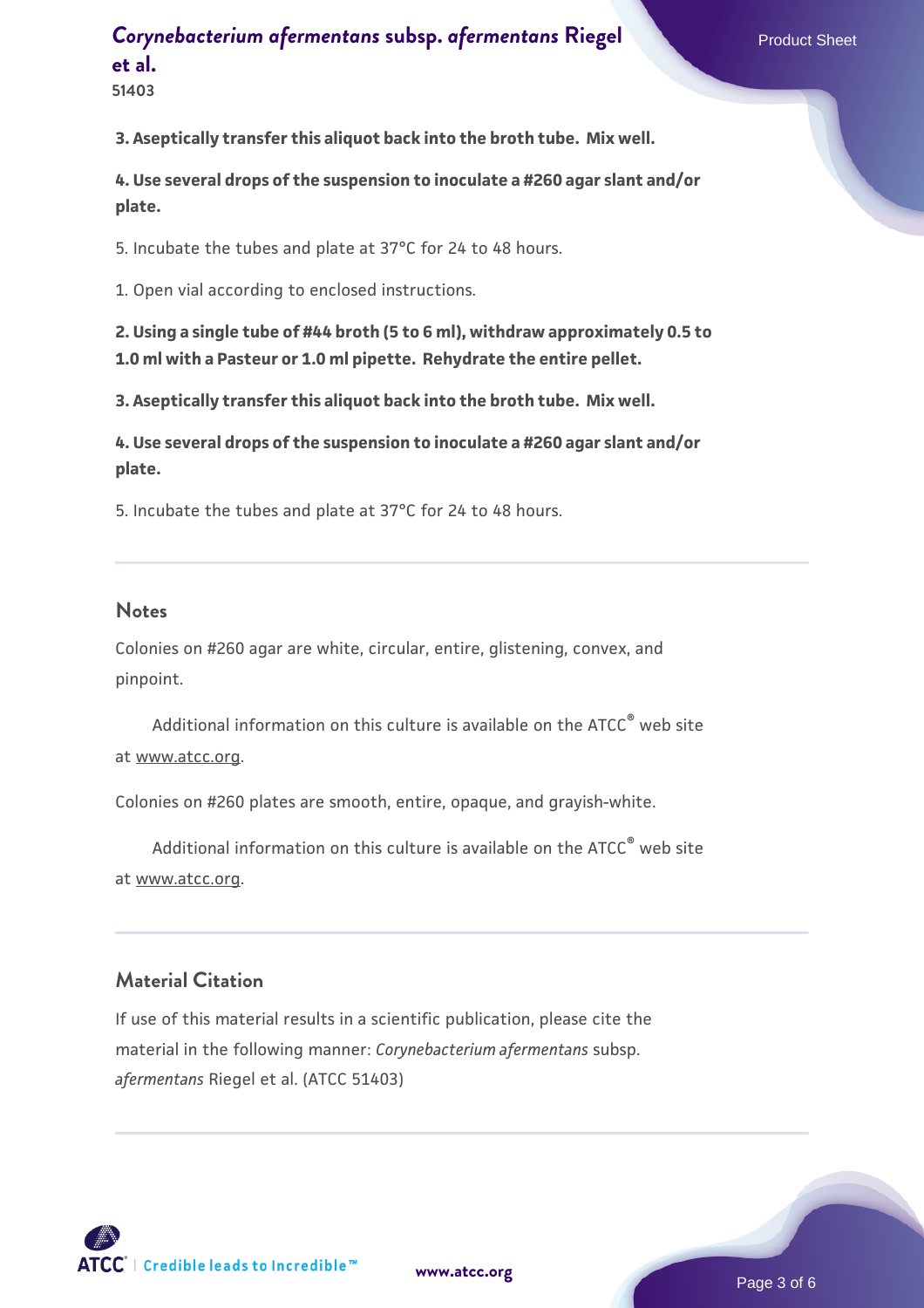#### **References**

References and other information relating to this material are available at www.atcc.org.

#### **Warranty**

The product is provided 'AS IS' and the viability of ATCC® products is warranted for 30 days from the date of shipment, provided that the customer has stored and handled the product according to the information included on the product information sheet, website, and Certificate of Analysis. For living cultures, ATCC lists the media formulation and reagents that have been found to be effective for the product. While other unspecified media and reagents may also produce satisfactory results, a change in the ATCC and/or depositor-recommended protocols may affect the recovery, growth, and/or function of the product. If an alternative medium formulation or reagent is used, the ATCC warranty for viability is no longer valid. Except as expressly set forth herein, no other warranties of any kind are provided, express or implied, including, but not limited to, any implied warranties of merchantability, fitness for a particular purpose, manufacture according to cGMP standards, typicality, safety, accuracy, and/or noninfringement.

#### **Disclaimers**

This product is intended for laboratory research use only. It is not intended for any animal or human therapeutic use, any human or animal consumption, or any diagnostic use. Any proposed commercial use is prohibited without a license from ATCC.

While ATCC uses reasonable efforts to include accurate and up-to-date information on this product sheet, ATCC makes no warranties or representations as to its accuracy. Citations from scientific literature and

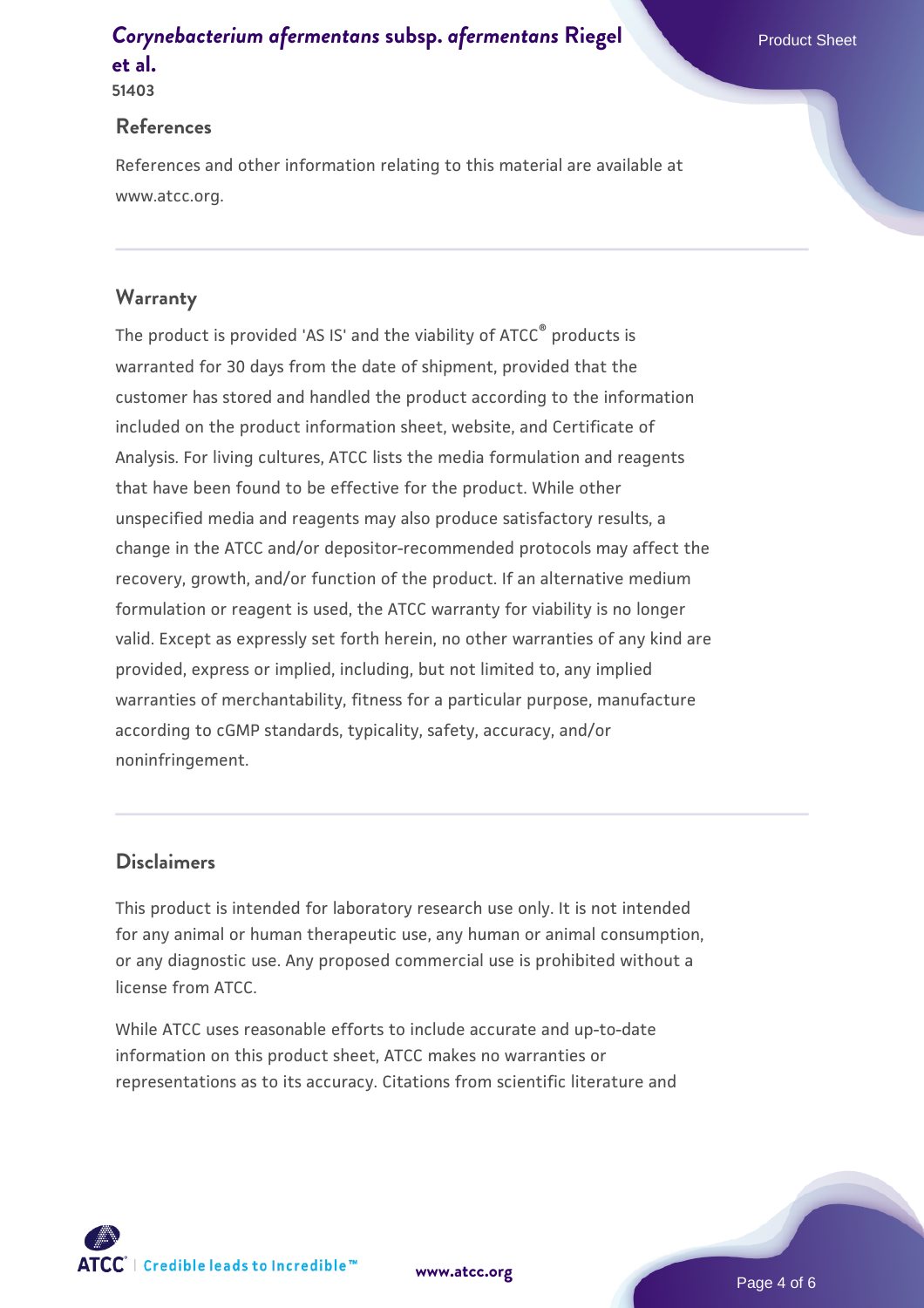**51403**

patents are provided for informational purposes only. ATCC does not warrant that such information has been confirmed to be accurate or complete and the customer bears the sole responsibility of confirming the accuracy and completeness of any such information.

This product is sent on the condition that the customer is responsible for and assumes all risk and responsibility in connection with the receipt, handling, storage, disposal, and use of the ATCC product including without limitation taking all appropriate safety and handling precautions to minimize health or environmental risk. As a condition of receiving the material, the customer agrees that any activity undertaken with the ATCC product and any progeny or modifications will be conducted in compliance with all applicable laws, regulations, and guidelines. This product is provided 'AS IS' with no representations or warranties whatsoever except as expressly set forth herein and in no event shall ATCC, its parents, subsidiaries, directors, officers, agents, employees, assigns, successors, and affiliates be liable for indirect, special, incidental, or consequential damages of any kind in connection with or arising out of the customer's use of the product. While reasonable effort is made to ensure authenticity and reliability of materials on deposit, ATCC is not liable for damages arising from the misidentification or misrepresentation of such materials.

Please see the material transfer agreement (MTA) for further details regarding the use of this product. The MTA is available at www.atcc.org.

#### **Copyright and Trademark Information**

© ATCC 2021. All rights reserved. ATCC is a registered trademark of the American Type Culture Collection.

#### **Revision**

This information on this document was last updated on 2021-05-19